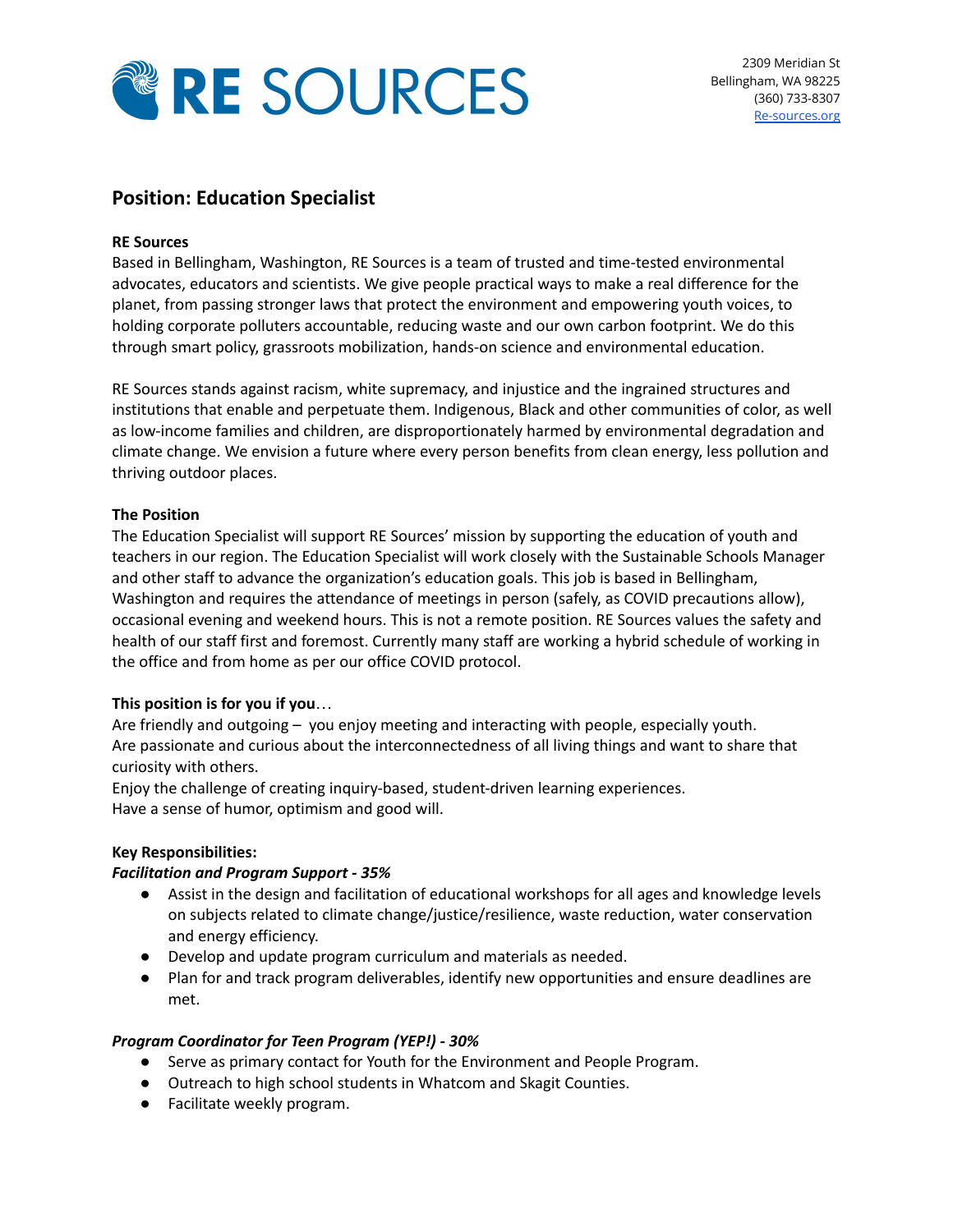

- Compile, track and report evaluation of the program by participants.
- Collaborate with community partners.
- Track and maintain budget.
- Promote the program to the community.

# *Outreach For Sustainable Schools Program - 30%*

- Create and execute an outreach and recruitment plan for all educational programs; teachers, students and volunteers.
- Communicate with multiple school districts' staff and faculty as well as students.
- Maintain and update databases as needed.
- Utilize knowledge and understanding of social marketing tools and strategies, in collaboration with communication staff.

# *Schools team/RE Sources as a whole: (5%)*

- Perform other general program responsibilities as requested.
- Attend scheduled staff, team and coalition meetings.
- Work cooperatively with a wide range of personalities and ages.
- Work with the Development team to accurately describe our work in fundraising materials and foundation proposals.
- Coordinate with Communications staff on a monthly basis to represent the program accurately and appropriately and plan for larger communications needs.

# **Qualifications**

- Bachelor's degree in Education, Environmental Education, Environmental Studies or equivalent work experience in a similar field.
- Experience working with high school students.
- At least 1 year experience in the field of education, including classroom management and experiential education.
- Experience with program or curriculum development.
- Ability and experience organizing and facilitating group events.
- Excellent oral and written communication skills.
- Proficiency in languages in addition to English is not required, but highly valued. We encourage applicants to include mention of language skills in their applications.
- Ability to efficiently prioritize and complete a variety of tasks, meet deadlines and work independently.
- Ability to exercise flexibility, initiative, good judgment and discretion.
- Experience working in a computerized office environment with word processing, database and spreadsheet skills sufficient to prepare correspondences and reports, including the willingness to learn and use new computer programs/applications.
- Friendly, enthusiastic, cooperative attitude.
- Valid Washington State Driver's license at time of hire and good driving record. **Physical ability to perform the essential functions of the job including:**
	- Operating a computer and read a computer screen or typewritten pages;
	- Communicate verbally;
	- Move between work sites